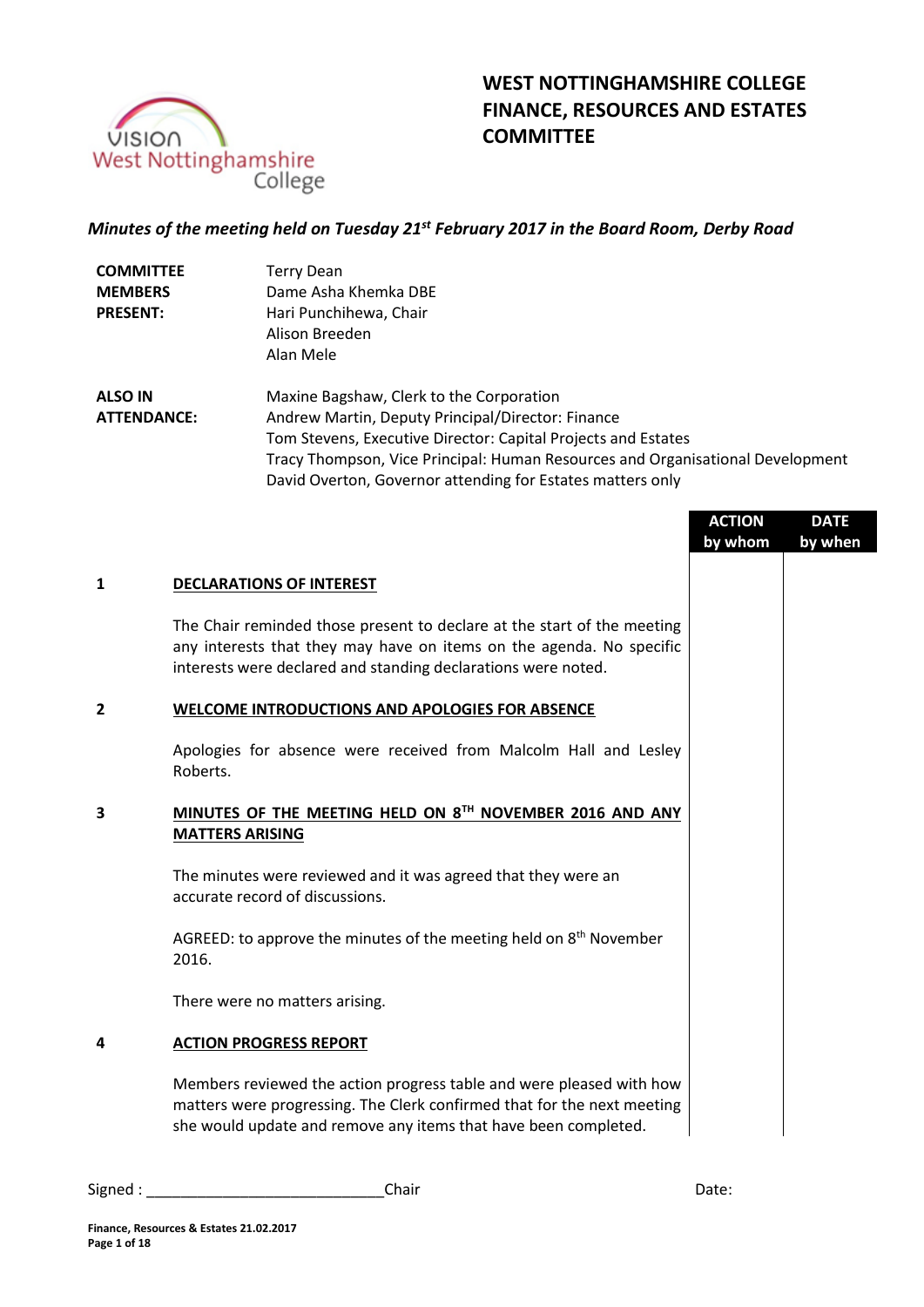|   | In terms of the final action regarding the Student Union the Deputy<br>Principal confirmed that he has had discussions with the Executive and it<br>has been agreed that the Student Union will prepare a business plan<br>which will be presented to the next meeting.                                                                                                                                                                                                                                                                                                                                                                                                                                                                                                                                                                                                                                                                                                                                                                                                                                                                                       | Deputy<br>Principal | May 2017 |
|---|---------------------------------------------------------------------------------------------------------------------------------------------------------------------------------------------------------------------------------------------------------------------------------------------------------------------------------------------------------------------------------------------------------------------------------------------------------------------------------------------------------------------------------------------------------------------------------------------------------------------------------------------------------------------------------------------------------------------------------------------------------------------------------------------------------------------------------------------------------------------------------------------------------------------------------------------------------------------------------------------------------------------------------------------------------------------------------------------------------------------------------------------------------------|---------------------|----------|
|   | AGREED: to note the update provided.                                                                                                                                                                                                                                                                                                                                                                                                                                                                                                                                                                                                                                                                                                                                                                                                                                                                                                                                                                                                                                                                                                                          |                     |          |
| 5 | <b>ESTATES REPORT</b>                                                                                                                                                                                                                                                                                                                                                                                                                                                                                                                                                                                                                                                                                                                                                                                                                                                                                                                                                                                                                                                                                                                                         |                     |          |
|   | The Executive Director: Capital Projects and Estates introduced this item<br>and confirmed that there were a number of matters to consider:                                                                                                                                                                                                                                                                                                                                                                                                                                                                                                                                                                                                                                                                                                                                                                                                                                                                                                                                                                                                                   |                     |          |
|   | 1) Disposal Strategy                                                                                                                                                                                                                                                                                                                                                                                                                                                                                                                                                                                                                                                                                                                                                                                                                                                                                                                                                                                                                                                                                                                                          |                     |          |
|   | Members attention was drawn to page 15 of the report where a number<br>of key matters were discussed:                                                                                                                                                                                                                                                                                                                                                                                                                                                                                                                                                                                                                                                                                                                                                                                                                                                                                                                                                                                                                                                         |                     |          |
|   | a) Media Centre, Thorsby Street, Mansfield - the Committee were<br>advised that this property is reaching the end of its useful life<br>and is difficult to sell at any price. An updated report to the<br>Finance Committee on 21 <sup>st</sup> September 2015 recommended<br>retention until completion of the Derby Road refurbishment in<br>September 2016, with use as decant space for teaching and<br>exam centre. It was explained that this site is of very little value<br>but has been an ideal exam centre, archive storage and decant<br>facility during the Derby Road renovations.                                                                                                                                                                                                                                                                                                                                                                                                                                                                                                                                                             |                     |          |
|   | A possible option for the centre is to develop it as an<br>Employability Centre, this would be to support the needs of the<br>local community by converting Thorsby Street to help job<br>seekers providing them with industry and employability skills.<br>The BDU want to replicate the site that exists in Sheffield. This is<br>predominantly level 1 construction training. The site in Sheffield<br>has been positive in terms of its success and achievement of<br>objectives. In putting forward the proposal the BDU have taken<br>on board the view of the employment office in Mansfield and<br>they are supportive. The business case would be owned by<br>Lesley Roberts and her team. There is a strong well proven<br>model in Sheffield with good success and the aspiration is to<br>replicate in Mansfield. The key risk is the centre's relationship<br>with the job centre. Statistics show that 72% of students who<br>participate in study at the Sheffield Centre then come off<br>benefits. If this can be achieved in Mansfield it is envisaged that<br>the Job Centre will be happy to continue with ever increasing<br>throughput. |                     |          |
|   | In terms of the College's strategy, this will also increase the<br>volume of delivery locally as required by the ABR and LEP. This<br>will give a very strong alignment with the Colleges Adult<br><b>Education Strategy.</b>                                                                                                                                                                                                                                                                                                                                                                                                                                                                                                                                                                                                                                                                                                                                                                                                                                                                                                                                 |                     |          |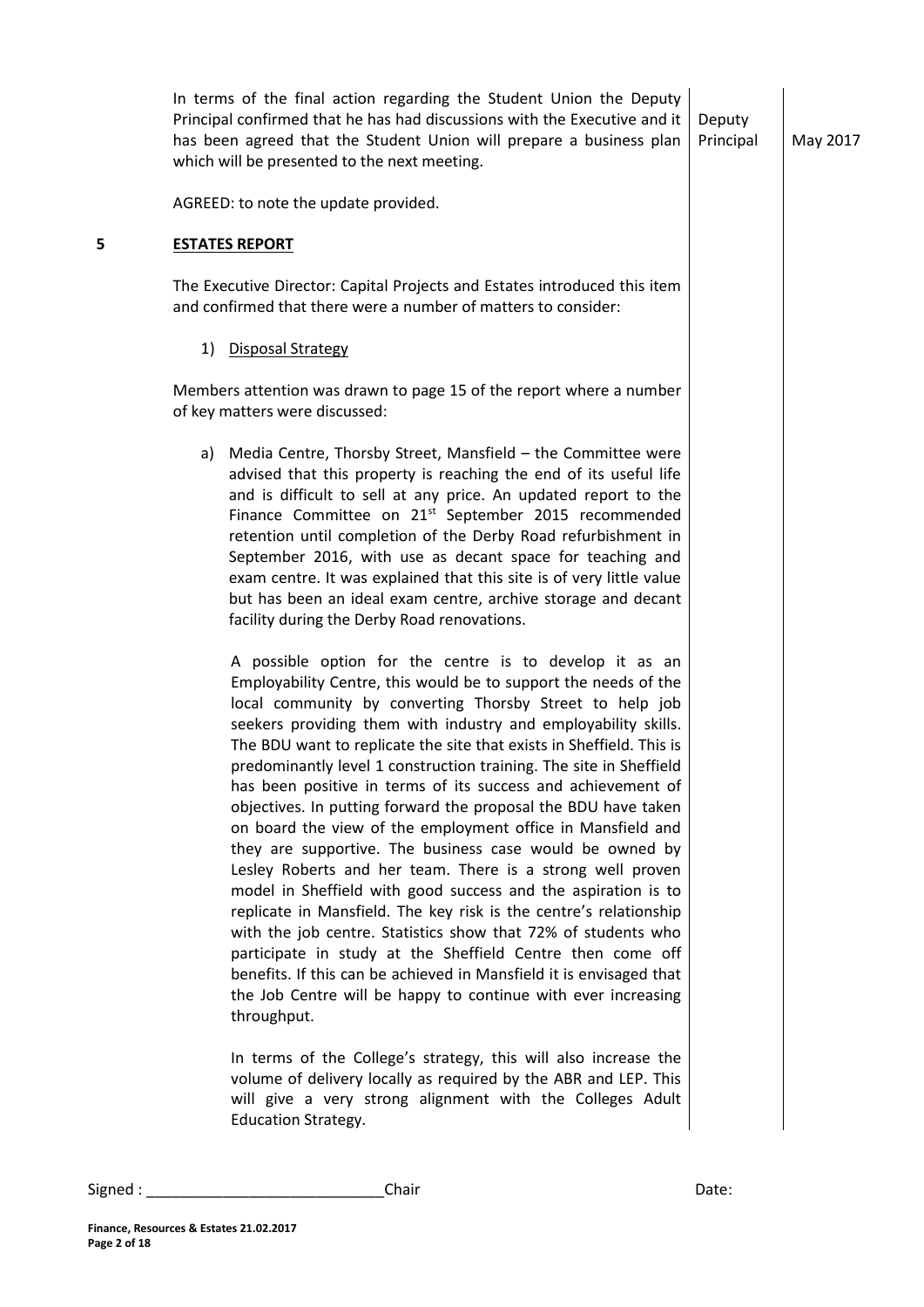The refurbishment costs are expected to be a maximum of £49k to make sure it is fit for purpose although the hope is that it will be less. Learners will be funded through Adult Learner Responsive funding streams and working with the local job Centre would be organised into groups for training at the Employability Centre on a rolling programme throughout the year. It was explained that the business plan in place at the minute is for one year only and then would need to be reviewed in terms of success and outcomes. The senior team expressed the view that they were pretty confident that the Job Centre will commit to the first group of students but thereafter it will all depend on the success of the students experienced. The predicted forecast is on the basis of provision being half the size of that currently on offer in Sheffield.

In considering the proposal the Committee questioned whether there were any capital grants available to support the refurbishment. It was indicated that as capital grants are so restricted in the sector at the current time it is unlikely that this will be the case. The Committee also questioned the extent of the ground floor meterage and whether the employability centre would take up the whole space. It was explained that it would not and that it would just be a part of the ground floor. Student forecast numbers are solely based upon construction activities and replicates and hopefully builds upon the successes seen in Sheffield.

It was confirmed that the most significant risk to the project is poor delivery and lack of impact. It is highly unlikely that the job centre will continue to direct students to the programme if the outcomes are weak.

The Committee discussed the small financial risks and it was confirmed that the College would be withdrawing some funding from partners to utilise in the delivery of this initiative. All agreed that it was critical that Lesley Roberts and her team deliver well. It was confirmed that staffing for this initiative would be put in place following the Work Related Training restructure that has just been completed.

The Committee were given assurance that the oversight for the project will come from the Sheffield senior staff, who know what works well and have experienced lessons learned and as a consequence it should be the case that provision can be matched on a like for like basis.

The Committee, in reviewing the proposal, agreed that management and the Executive need to be confident that the team can deliver good quality with the cost controlled as set out in the forecasts.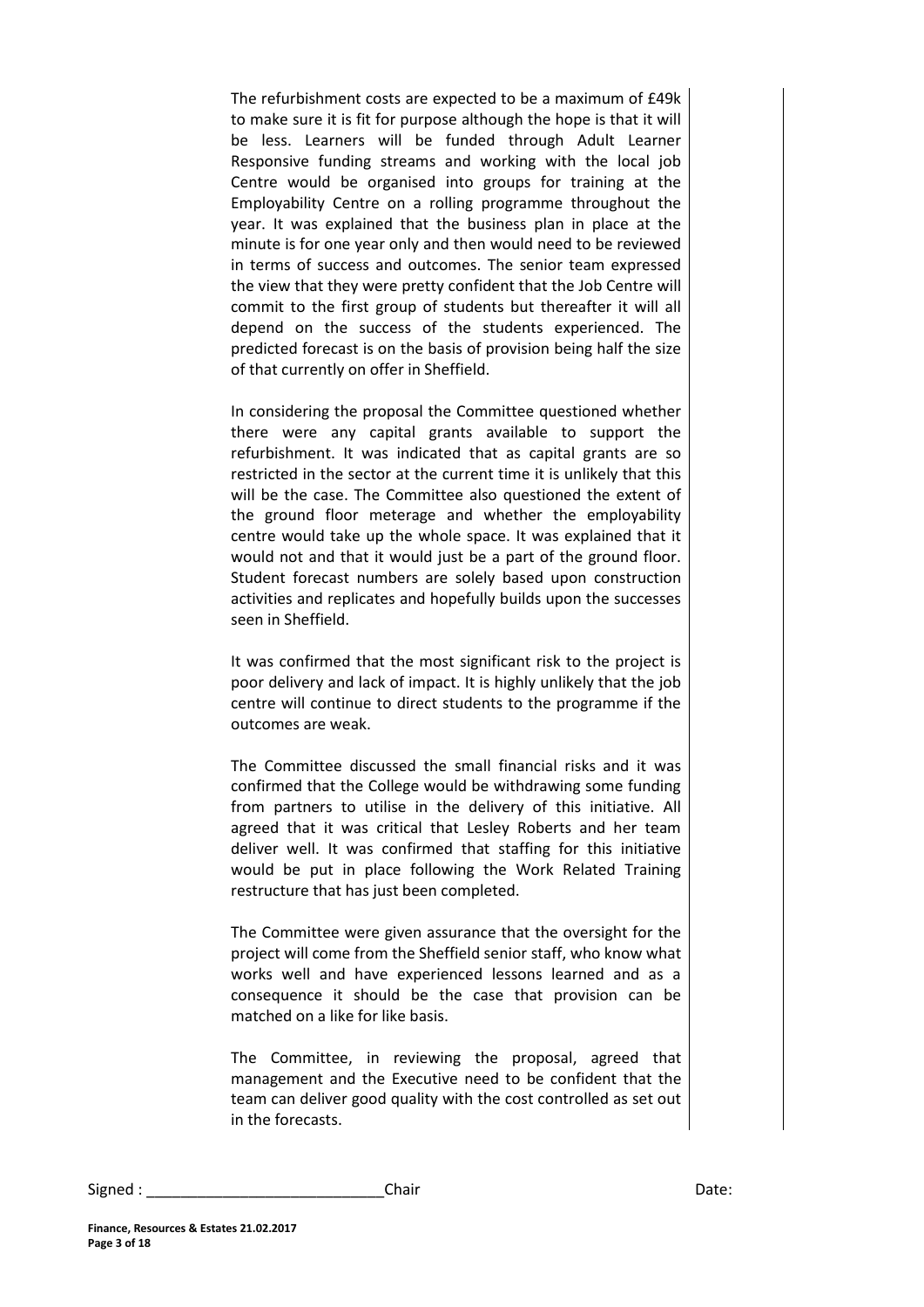|         | The Committee questioned how long the 'useful life' of this<br>building is and also how the initiative sits with the apparent<br>increasing number of construction workers who are in receipt of<br>benefits. It was explained that the student cohort anticipated for<br>the employability centre are students on low level short courses,<br>for example 6 weeks. There will be no element of civil<br>engineering. It was confirmed that the College team has worked<br>with the job centre and the provision to be offered is completely<br>in line with their expectations. |                                            |                  |
|---------|----------------------------------------------------------------------------------------------------------------------------------------------------------------------------------------------------------------------------------------------------------------------------------------------------------------------------------------------------------------------------------------------------------------------------------------------------------------------------------------------------------------------------------------------------------------------------------|--------------------------------------------|------------------|
|         | In terms of the 'useful life' of the building it was explained that<br>whilst there are no structural issues it was a former factory that<br>was converted to a media centre and therefore has limited<br>options as it currently stands with no real market interest. The<br>only other option would be to look at demolition.                                                                                                                                                                                                                                                  |                                            |                  |
|         | In terms of staffing it was confirmed that if the centre is a<br>success then it will continue, but if the outcomes are not strong<br>enough and forecast numbers not achieved then there will be a<br>decision to be taken after full evaluation of circa one year.                                                                                                                                                                                                                                                                                                             |                                            |                  |
|         | The Committee were happy to support the proposal made and<br>requested that this project be reviewed with an analysis<br>presented to this Committee in 12 months' time.                                                                                                                                                                                                                                                                                                                                                                                                         | Deputy<br>Principal /<br>Lesley<br>Roberts | February<br>2018 |
|         | Taking the project as a whole the Committee all acknowledged<br>that there were other benefits to the College rather than simply<br>income and finances.                                                                                                                                                                                                                                                                                                                                                                                                                         |                                            |                  |
|         | b) Acorn Way - It was confirmed that the sale of Acorn Way is<br>complete at an agreed price of £465,478, this is £470k less minor<br>remedial works.                                                                                                                                                                                                                                                                                                                                                                                                                            |                                            |                  |
|         | c) Canal Street – further to the Corporation Board meeting on $15th$<br>September 2016 it was reported that 6 months' notice of<br>withdrawal from the lease effective from 30 <sup>th</sup> June 2017 has<br>been given to the landlord. Dilapidations will be agreed as part<br>of the final settlement.                                                                                                                                                                                                                                                                       |                                            |                  |
| AGREED: |                                                                                                                                                                                                                                                                                                                                                                                                                                                                                                                                                                                  |                                            |                  |
| a)      | to note the update provided in relation to the College's disposal<br>strategy and                                                                                                                                                                                                                                                                                                                                                                                                                                                                                                |                                            |                  |
| b)      | approve the refurbishment works required to support the<br>conversion of Thorsby Street to an Employability Centre.                                                                                                                                                                                                                                                                                                                                                                                                                                                              |                                            |                  |
|         | 2) Condition Surveys                                                                                                                                                                                                                                                                                                                                                                                                                                                                                                                                                             |                                            |                  |
|         | Key points brought to members attention were:                                                                                                                                                                                                                                                                                                                                                                                                                                                                                                                                    |                                            |                  |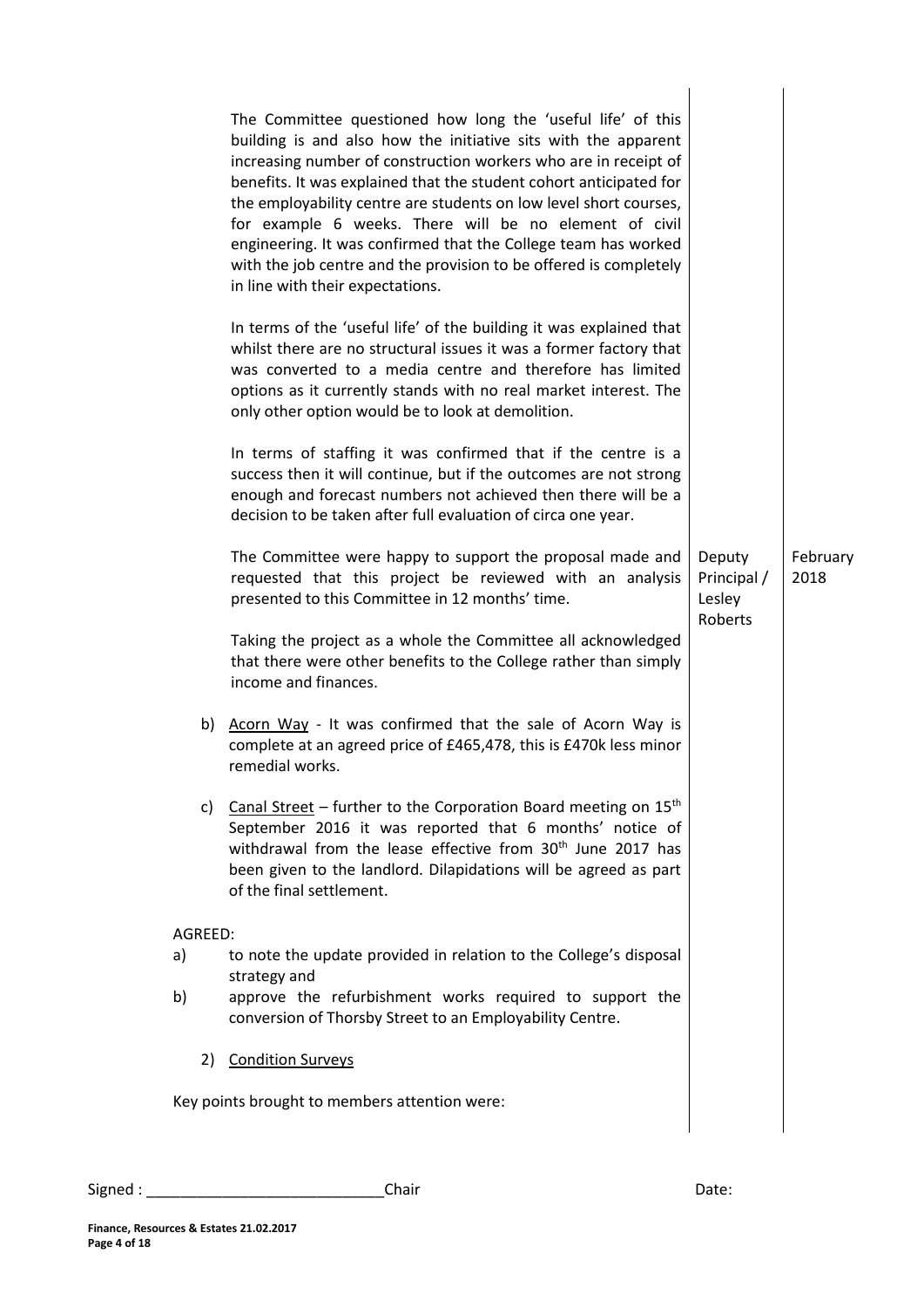| The reports compiled provide a 5 year conditions survey of<br>College owned buildings for years 1-5 and an indication of costs<br>for years 6 to 10 (for years 2017-2027).<br>The surveys are visual and exclude any mechanical and electrical<br>٠<br>installations. They do include anticipated maintenance costs<br>within the report.<br>Properties surveyed include Derby Road, Engineering Innovation<br>$\bullet$<br>Centre, Station Park Construction Centre, Rear of Chesterfield<br>Road Campus (Ashfield House) Arts Building and Workshops.<br>Sovereign House and Acorn Way are disposed of and not<br>$\bullet$<br>surveyed. Thorsby Street is listed as a site for disposal and not<br>surveyed although under consideration for use as<br>an<br><b>Employability Centre.</b> |         |           |
|----------------------------------------------------------------------------------------------------------------------------------------------------------------------------------------------------------------------------------------------------------------------------------------------------------------------------------------------------------------------------------------------------------------------------------------------------------------------------------------------------------------------------------------------------------------------------------------------------------------------------------------------------------------------------------------------------------------------------------------------------------------------------------------------|---------|-----------|
| Members' attention was drawn to the key summary included on page<br>36, paragraph 7.2. It was confirmed that the estimated maintenance<br>costs are for the whole of the estate including the HE Centre. Members<br>queried whether the figured provided were realistic. It was confirmed<br>they are and are in line with benchmark.                                                                                                                                                                                                                                                                                                                                                                                                                                                        |         |           |
| Members' attention was drawn to page 38 which is a summary table<br>explaining the outcomes of the survey. A small element of statutory<br>works were identified as part of the survey and are being progressed as a<br>matter of urgency, these are valued at circa £10k.                                                                                                                                                                                                                                                                                                                                                                                                                                                                                                                   |         |           |
| It was confirmed that the College has been able to limit/spend less on<br>maintenance in recent years because of the significant refurbishment<br>works and new buildings. The planned maintenance budget of £400k per<br>annum will be a reduction on prior year spend but not a significant<br>reduction, and is a reflection of the major estates update completed in<br>recent years.                                                                                                                                                                                                                                                                                                                                                                                                    |         |           |
| It was confirmed that the refurbishment and capital investment seen in<br>recent years have raised the standards of the College's estate to<br>category A/B significantly, however this will inevitably mean that the<br>costs to maintain it at this higher level are more.                                                                                                                                                                                                                                                                                                                                                                                                                                                                                                                 |         |           |
| A request from the Committee was to receive an estates utilisation<br>review and strategy, this is to be presented at the final meeting of this<br>academic year with a view to plans being in place for 17/18 onwards.                                                                                                                                                                                                                                                                                                                                                                                                                                                                                                                                                                      | ED CP&E | June 2017 |
| The Committee reviewed the information provided and challenged the<br>senior team in terms of the 17/18 planned expenditure for Relish and<br>Station Park. It was confirmed that Station Park is due for a refresh and<br>renew. In terms of Relish this is one building that the College has not<br>refurbished and there needs to be a careful review, including curriculum<br>planning, as the kitchens if refurbished would involve significant<br>investment.                                                                                                                                                                                                                                                                                                                          |         |           |
|                                                                                                                                                                                                                                                                                                                                                                                                                                                                                                                                                                                                                                                                                                                                                                                              |         |           |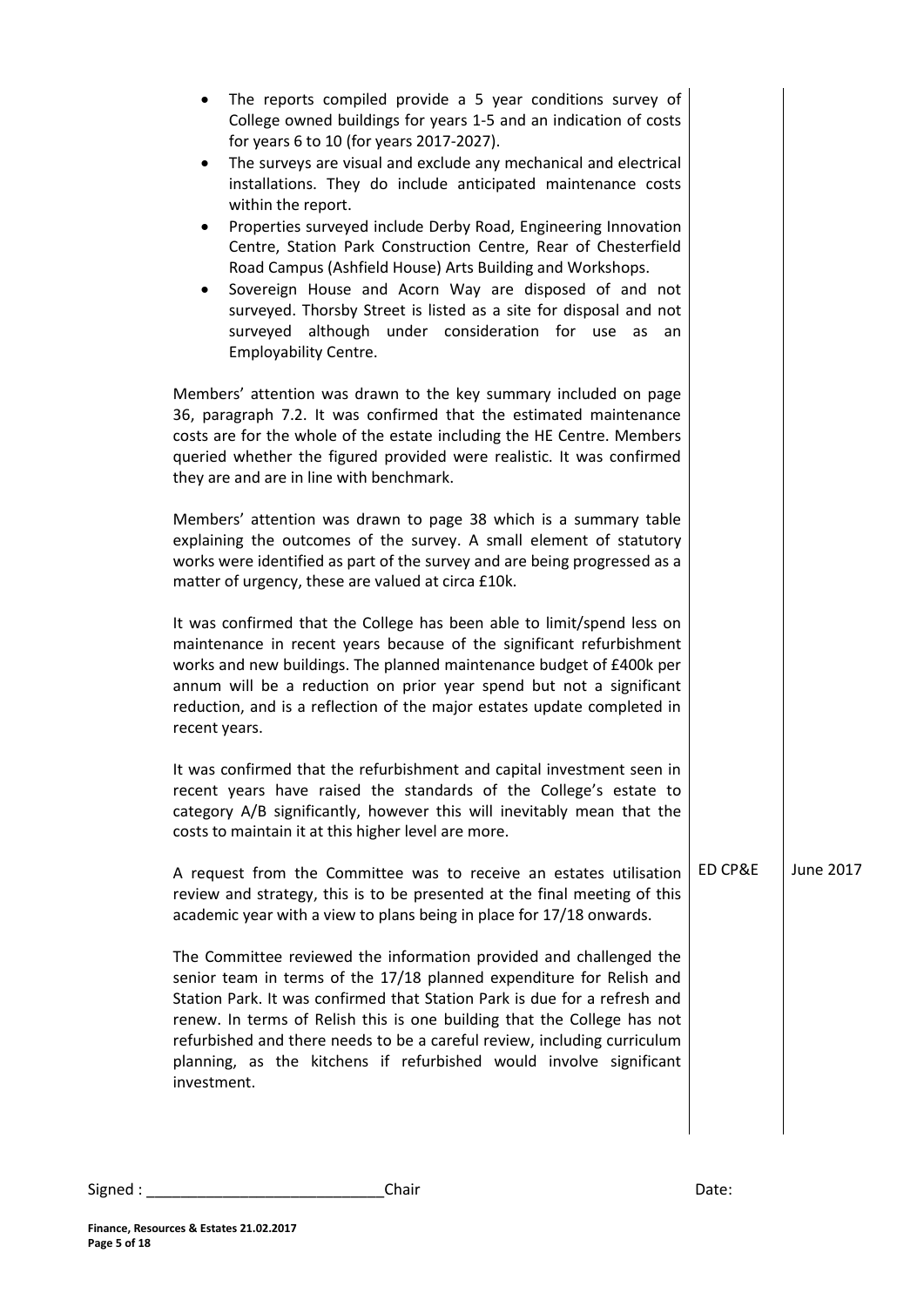|         | In terms of an options analysis for Relish and the underpinning<br>curriculum plan to support any investment it was agreed that this would                                                                                                                                                                                                                                                                                                                                                                                                                                                                                                                                                                                                                                                                                                                                                                                                                                                                                                                                                                                                                                                                                                                                                                                                                                                                                                                                                                                                                                       | ED CP&E | June 2017 |
|---------|----------------------------------------------------------------------------------------------------------------------------------------------------------------------------------------------------------------------------------------------------------------------------------------------------------------------------------------------------------------------------------------------------------------------------------------------------------------------------------------------------------------------------------------------------------------------------------------------------------------------------------------------------------------------------------------------------------------------------------------------------------------------------------------------------------------------------------------------------------------------------------------------------------------------------------------------------------------------------------------------------------------------------------------------------------------------------------------------------------------------------------------------------------------------------------------------------------------------------------------------------------------------------------------------------------------------------------------------------------------------------------------------------------------------------------------------------------------------------------------------------------------------------------------------------------------------------------|---------|-----------|
|         | be provided as a separate report to a future meeting.                                                                                                                                                                                                                                                                                                                                                                                                                                                                                                                                                                                                                                                                                                                                                                                                                                                                                                                                                                                                                                                                                                                                                                                                                                                                                                                                                                                                                                                                                                                            |         |           |
|         | In terms of the Station Park proposals it was agreed that these would be<br>included within the 17/18 budget proposals presented to the June<br>meeting.                                                                                                                                                                                                                                                                                                                                                                                                                                                                                                                                                                                                                                                                                                                                                                                                                                                                                                                                                                                                                                                                                                                                                                                                                                                                                                                                                                                                                         |         |           |
|         | AGREED: to note the update provided.                                                                                                                                                                                                                                                                                                                                                                                                                                                                                                                                                                                                                                                                                                                                                                                                                                                                                                                                                                                                                                                                                                                                                                                                                                                                                                                                                                                                                                                                                                                                             |         |           |
|         | 3) Carbon Trust/Carbon Policy                                                                                                                                                                                                                                                                                                                                                                                                                                                                                                                                                                                                                                                                                                                                                                                                                                                                                                                                                                                                                                                                                                                                                                                                                                                                                                                                                                                                                                                                                                                                                    |         |           |
|         | As an opening comment the Committee were reminded that the project<br>was deferred as, in itself it is a substantial piece of work, and the<br>decision was taken to await completion of the University Centre and<br>Derby Road refurbishment in 2016.                                                                                                                                                                                                                                                                                                                                                                                                                                                                                                                                                                                                                                                                                                                                                                                                                                                                                                                                                                                                                                                                                                                                                                                                                                                                                                                          |         |           |
|         | A number of key matters were brought to members attention:<br>To achieve the standard the College much comply with a number<br>of criteria (appendix 1). Members' attention was drawn to page<br>51 where the criteria set out is an extensive list.<br>The criteria includes a requirement to demonstrate an absolute<br>٠<br>reduction in carbon emissions.<br>College data on energy use has been compiled for a 3 year<br>$\bullet$<br>period (2014, 2015 & 2016) and assessed using the Carbon Trust<br>assessment tool and shows a 3.98% reduction.<br>Derby Road 4.89% reduction.<br>٠<br>Station Park 6.55% reduction.<br>$\bullet$<br>Engineering Centre 24.34% increase.<br>$\bullet$<br>Ashfield House 10.98% reduction.<br>These have all been assessed in the same way as the College using the<br>Carbon Trust assessment tool to provide baseline information.<br>Members' attention was drawn to pages 63 and 64 which summarise the<br>energy consumption, this includes the historic position and also potential<br>future benefits.<br>In reviewing the data the Committee questioned why Ashfield House<br>utilised more kilowatts than the Engineering Centre. It was explained<br>that this is a symptom of the age of the building, the old systems in place<br>and the old boiler etc.<br>It was noted that as part of the carbon policy and to assist in the process<br>of achieving the Carbon Trust standard a carbon management strategy<br>will be developed. This will be completed in 2017 and will form part of<br>the overall estates strategy. |         |           |
|         | The Executive Director Capital Projects and Estates put forward the<br>proposal that a carbon reduction target of 10% be set over 2 years<br>(2017/2018) and that this be included within the Carbon Policy.                                                                                                                                                                                                                                                                                                                                                                                                                                                                                                                                                                                                                                                                                                                                                                                                                                                                                                                                                                                                                                                                                                                                                                                                                                                                                                                                                                     |         |           |
|         |                                                                                                                                                                                                                                                                                                                                                                                                                                                                                                                                                                                                                                                                                                                                                                                                                                                                                                                                                                                                                                                                                                                                                                                                                                                                                                                                                                                                                                                                                                                                                                                  |         |           |
| Signed: | Chair                                                                                                                                                                                                                                                                                                                                                                                                                                                                                                                                                                                                                                                                                                                                                                                                                                                                                                                                                                                                                                                                                                                                                                                                                                                                                                                                                                                                                                                                                                                                                                            | Date:   |           |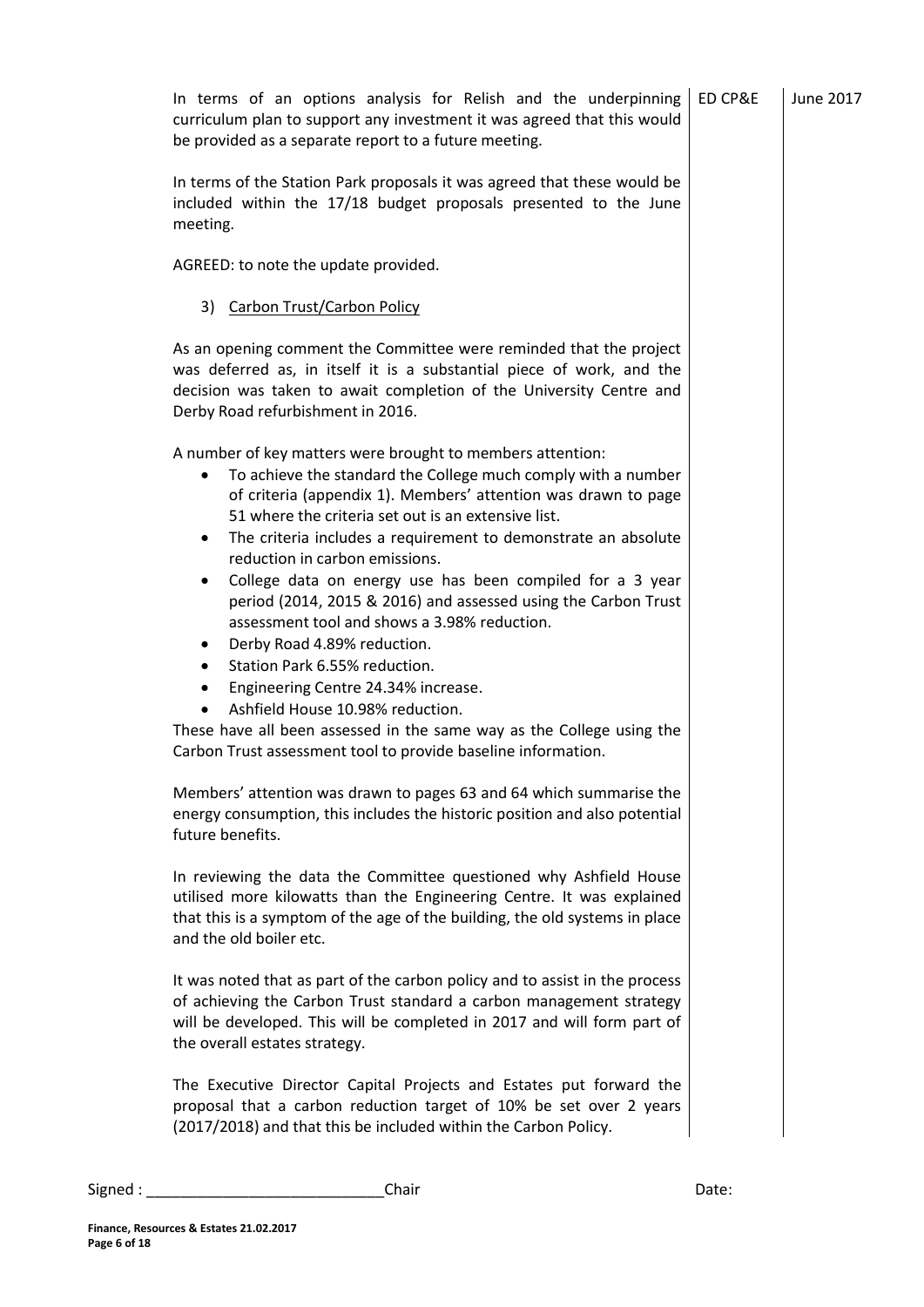| This target is based on anticipated reductions in energy usage. The<br>Committee questioned whether a 10% reduction is realistic. The view<br>was expressed that it is particularly regarding developments planned for<br>LED lighting, roof solar panels and Station Park conversion to LED<br>lighting. In terms of the carbon reduction initiatives they will involve<br>students and staff going forward and it is expected that the College will<br>see incremental improvements.<br><b>The</b><br>questioned whether there were<br>Committee<br>any<br>sector<br>benchmarking information and targets. It was indicated that there are no<br>absolute figures and there were no ABR expectations, however the<br>college has to be aware of its own need to improve finances to ensure<br>sustainability. The College is looking to make actual year on year<br>reductions in energy costs. Energy bills are currently £600k per year with<br>£200k being gas and £400k electricity and therefore the focus really<br>needs to be in terms of reducing electricity usage.<br>Taking discussions in the round, the Committee were happy to support<br>the proposals made.<br>AGREED: |         |          |
|-------------------------------------------------------------------------------------------------------------------------------------------------------------------------------------------------------------------------------------------------------------------------------------------------------------------------------------------------------------------------------------------------------------------------------------------------------------------------------------------------------------------------------------------------------------------------------------------------------------------------------------------------------------------------------------------------------------------------------------------------------------------------------------------------------------------------------------------------------------------------------------------------------------------------------------------------------------------------------------------------------------------------------------------------------------------------------------------------------------------------------------------------------------------------------------------|---------|----------|
| a) to note the content of the report provided; and<br>b) approve the recommendation for a 10% reduction in tC02 emissions in<br>2 years to December 2018 as a target for the carbon policy. It was<br>confirmed that this target would be reviewed in 2 years' time.                                                                                                                                                                                                                                                                                                                                                                                                                                                                                                                                                                                                                                                                                                                                                                                                                                                                                                                      | ED CP&E | Feb 2019 |
| 4) Revised Property Strategy<br>The Executive Director: Capital Projects and Estates drew members'<br>attention to page 65 of his report. Key matters noted were:<br>The property strategy for 2015-2020 revolves around a number<br>٠<br>of capital objectives for completion by December 2016 and then<br>a general drive for further efficiency in operations through the<br>2017-2020 period with a review of strategic objectives. The<br>document presented to the Committee for discussion is an<br>update on the 2015-2020 strategy.<br>It can be confirmed that all objectives related to capital<br>٠<br>investment through the 2015/16 period have been achieved.<br>Members' attention was drawn to the appendices that are<br>available on the portal, all of which have been updated.<br>Members' attention was drawn to earlier discussions regarding<br>Thorsby Street and the agreed development of an Employability<br>Centre. This will be factored in to the strategy now approved.<br>Members' attention was drawn to page 90 and a summary of the parts                                                                                                             |         |          |
| of the College estate where buildings are in condition C. It was confirmed<br>that in relation to these buildings there is a question relating to the level<br>of investment required and/or the ongoing viability of the properties for<br>continued use. It was accepted that there is a need to keep Ashfield<br>House under consideration.                                                                                                                                                                                                                                                                                                                                                                                                                                                                                                                                                                                                                                                                                                                                                                                                                                            |         |          |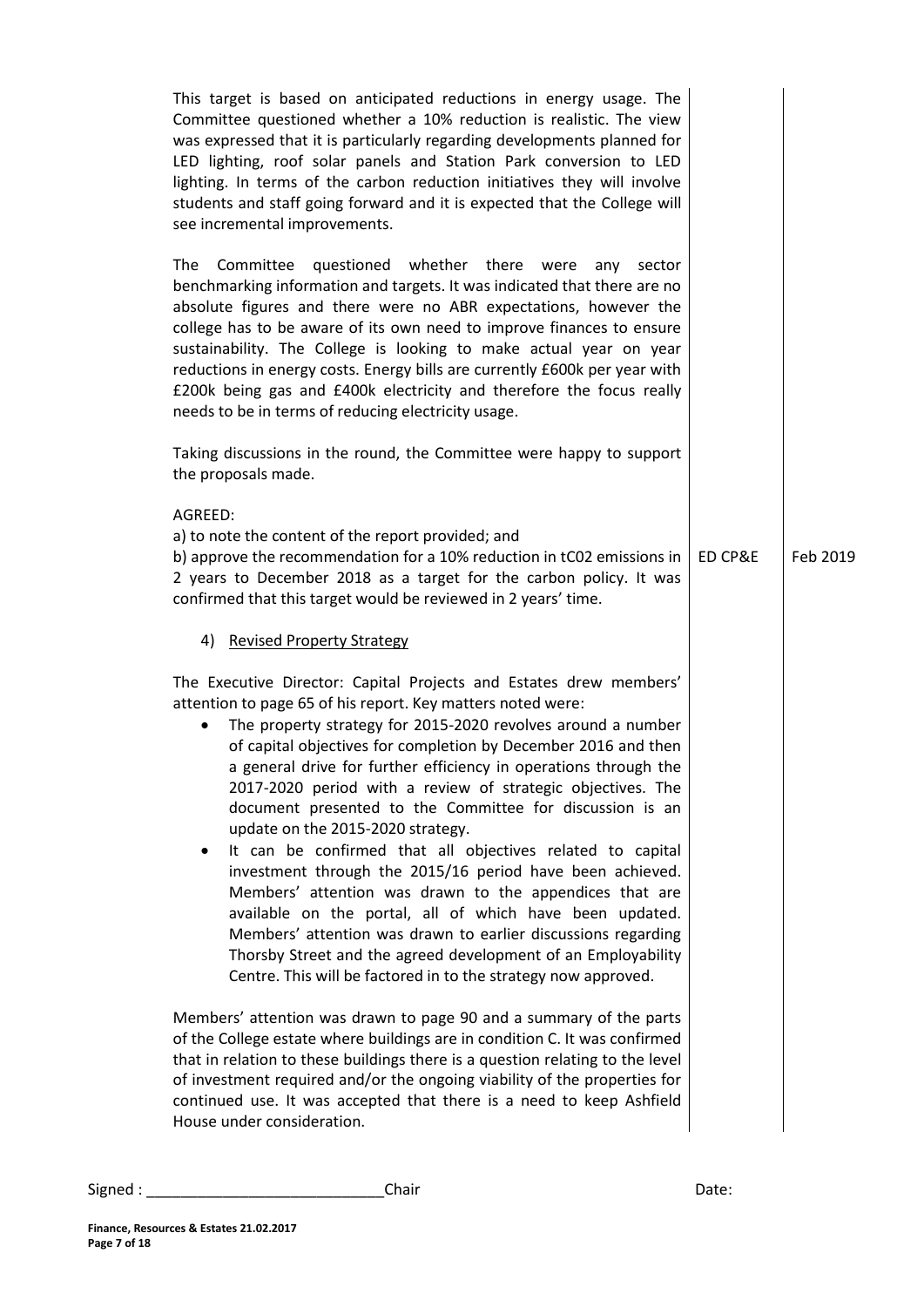Withdrawal from Ashfield College – the Committee were reminded that this was not reported as part of the 2015-2020 property strategy, however a decision was taken in May 2016 to withdraw all curriculum delivery from Ashfield College with effect from 31<sup>st</sup> July 2016. All affected students were successfully relocated to Derby Road or the Engineering Centre. The Engineering Centre required modification to the motor vehicle and engineering zones to accommodate curriculum requirements of students relocating. This was all completed successfully during the summer 2016 vacation for the return of students from summer vacation in September 2016.

He confirmed that the changes now bring the strategy up to date although there are no significant changes in terms of objectives, it is simply an update to reflect the current position. He confirmed that the sports strategy has also been updated and is on the portal. Sport England have now brought out a new strategy from their perspective and this will need to be reviewed to ensure that the College's strategy aligns.

Members' attention was drawn to page 97 where some comparables were provided. Members specifically discussed the Sheffield Centre and the risks relating to the lease in place. It was confirmed that this issue would be brought back to the Committee if a decision was required regarding longer term options, which may include purchase if this option became available.

The Committee in reviewing the updated strategy were happy that it remained fit for purpose. They did challenge the senior team and indicated that in any future strategy they would like to see some consideration of any purchase of desirable land/site options also to be included.

AGREED: to note the content of the update provided.

## **6 CONFIDENTIAL - ASHFIELD COLLEGE DISPOSAL**

It was agreed that discussions on this matter would be recorded separately.

(David Overton left the meeting at 6pm)

## **7 VISION BUSINESS UPDATE**

In the absence of Lesley Roberts the Deputy Principal introduced this item and drew members' attention to the employer survey results. He confirmed that to date survey results give assurance that employers are satisfied with the service provided by the College. The overall perception rate from the survey across all questions combined showed that 84% of respondents agreed with the questions asked and the standards of service provided by the College.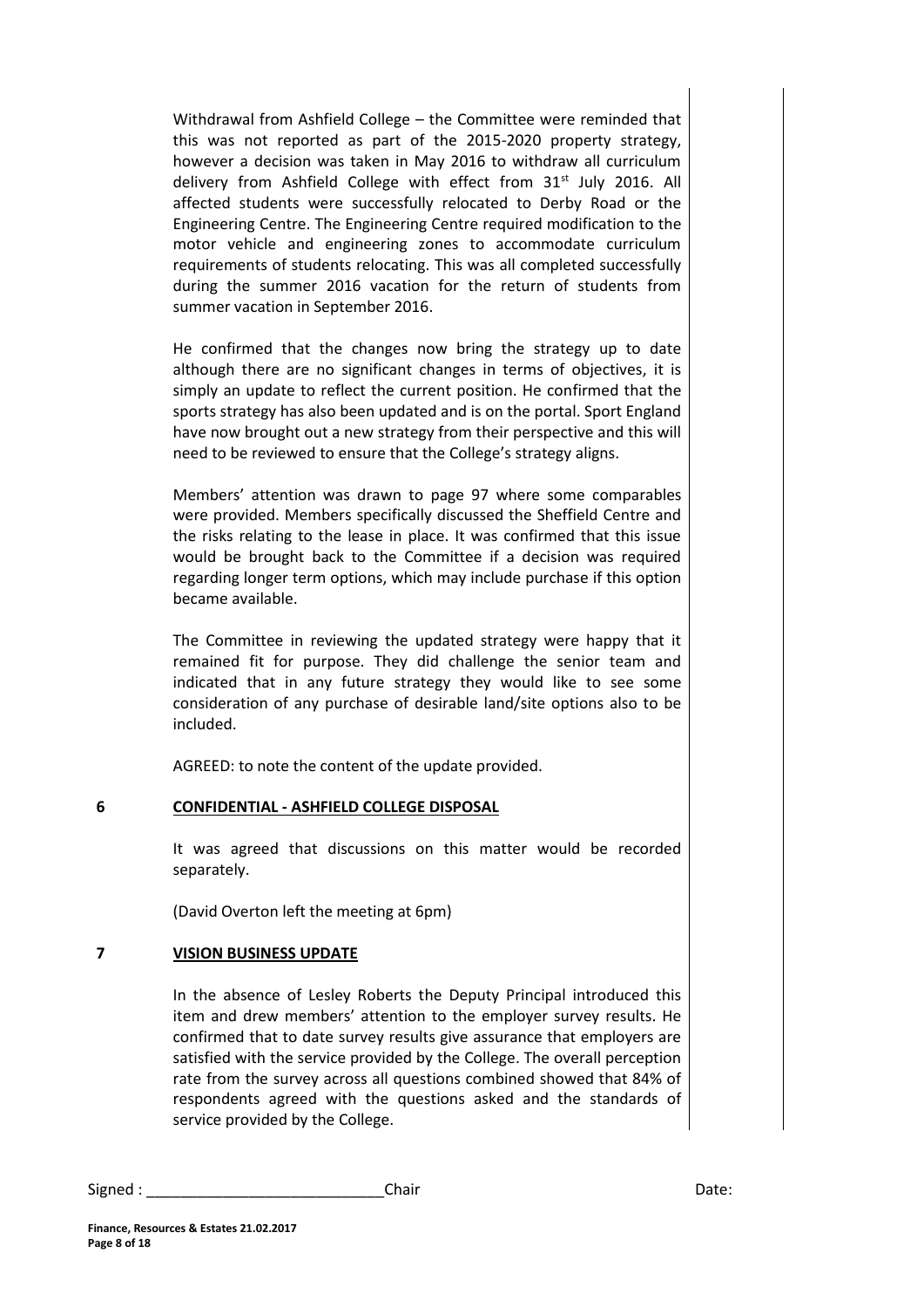Year-end will see a full suite of surveys returned for learner, employer and partner satisfaction along with action taken following the feedback received. The outcomes of these surveys will be shared as part of the yearend and the self-assessment process for the BDU. Lesley

One note of caution was made in terms of the survey results and it was explained that the return count was incredibly low, less than 100 employers, so statistically the outcomes are not wholly representative. It was confirmed that the survey results are for the employer survey only and these are on an interim based upon the term 1 position.

Members' attention was drawn to page 101 which provides the detail of the results. This, together with the yearend survey results, will identify clear areas for focus. The Committee in reviewing the information indicated that there were some weak responses set out at page 101 and it was acknowledged that these will need to be addressed. Also a key focus is to work to improve the response rate. It was confirmed that the College works with thousands of employers and therefore 100 responses was not statistically strong. The team have been asked to look at the methodology of the surveys completed to analyse and improve. It was confirmed that surveys have to date been undertaken via email, this has obviously not been successful. One suggestion made was that the team make a call to individual contacts at employers before the email goes out to improve the level of engagement.

AGREED: to note the content of the employer survey results provided.

#### **PARTNERSHIPS UPDATE FOR 2016/17 CONTRACT YEAR**

Members' attention was drawn to the table at page 107 with changes highlighted in yellow. It was confirmed that there have been ongoing discussions with all partners and contracts have only been issued to March 2017 due to the uncertainty of SFA funding allocations past this point in time. New start contracts have been adjusted for certain partners that are reflected in the report. The Committee report shows all subcontract partners and identifies those with new starts and also those with only continuation funding.

The Committee were specifically asked to note:

- The College has secured a growth bid of £735k for 19+ apprenticeships and are seeking to increase starts in apprenticeships in this age category over the next quarter. A bid was made for circa £2 million however the College was awarded £735k.
- Most Nordic Pioneer learners have now been aligned to Linden Management with a small and specific cohort of construction apprenticeships with Persimmon Homes in the North East being transferred to Gateshead College to support their continuing learner journey.

**Finance, Resources & Estates 21.02.2017**

**Page 9 of 18**

Sept 2017

Roberts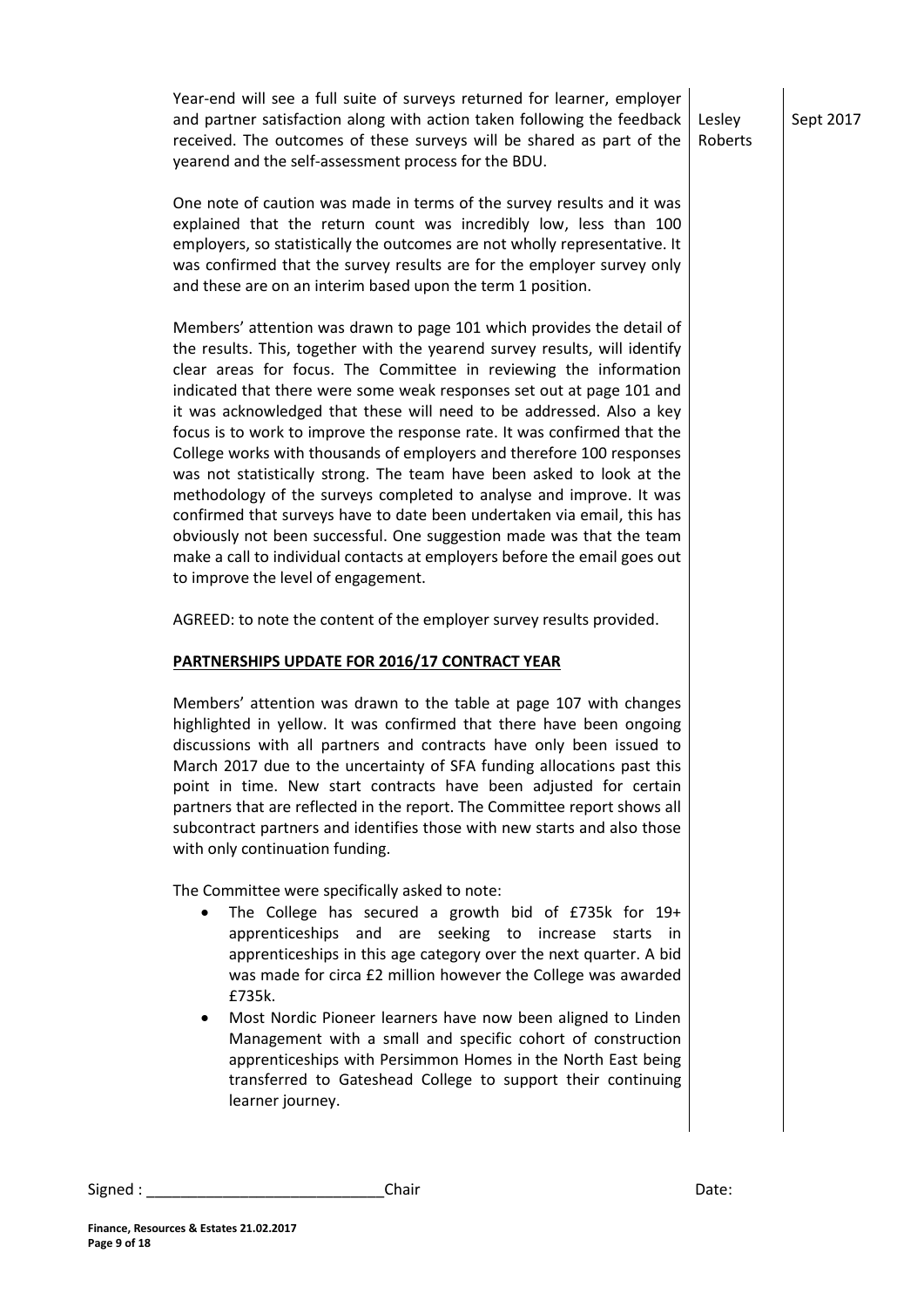- All JB Management learners have had their progress reviewed and most have been placed with Linden Management to continue their learner journey. Linden Management have taken on a number of ex JB Management Assessor staff to support this in a streamlined and seamless way. It was confirmed that the transfers have gone relatively smoothly.
- All employers and learners effected by the transfer have been informed and given contact details so as to manage their expectations and give them assurance that they were a high priority.

The Deputy Principal took the opportunity to provide a confidential update in relation to JTJ Work Solutions. It was agreed that discussions on this would be recorded confidentially.

## **8 ALUMNI UPDATE 2016 – 2019**

The Vice Principal: Communication, Engagement and Learner Experience introduced this item and confirmed that work on the development of the College's Alumni has been identified as one of the key operational objectives within the communications strategy for the College which was approved by the executive team in April 2016. A number of objectives were agreed and priorities have been planned in line with current resources within the communications team, these are set out on page 109 of the pack. She explained that work to date hasn't focused on the impact of re-enrolments but that this is now identified as an area of need.

She indicated that in the light of the introduction of the Higher Level Skills Centre the College has targeted its alumni students as potential enrolments for the new centre. In the last year two alumni campaigns were run where marketing targeted specific areas (Travel and Tourism and Hair and Beauty), with level 2 and 3 leavers for the past 4 years subject to email marketing campaigns. This has been continued in to 16/17 with two more general campaigns already launched in 16/17 and a further one planned for the end of February. The click through rate for the first two campaigns in 16/17 was 10% which is about average for a mass marketed emailer. Different and more targeted approaches will be used toward the latter part of this year in an attempt to boost this click through rating.

It is fair to say that at this present time the College has not fully capitalised on the use of alumni and rather has relied on ad hoc contact and specific campaigns rather than this effort being focused over a sustained time period. As a result the team have examined the resourcing of alumni efforts even further and a proposal was taken to the executive team for discussion in November 2016. It was agreed at Executive that resourcing to enable the College to move further forward in terms of alumni will be built in to the budgeting processes for 17/18. Full details on this are included within section three of the report.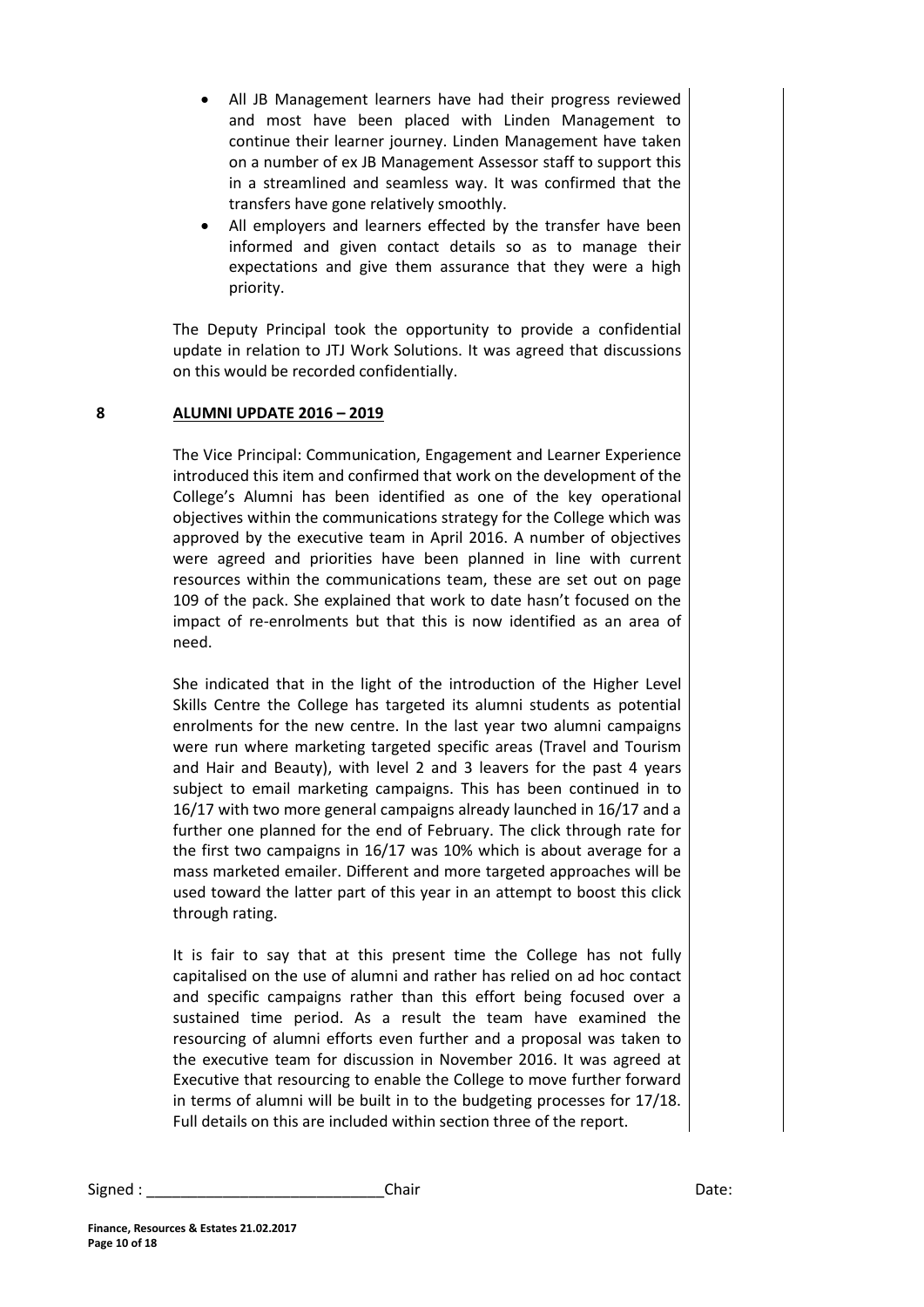|   | It was confirmed that the team are also undertaking a Facebook and<br>LinkedIn campaign. This will be reviewed at the end of the year to assess<br>what type and extent of external package is needed to further support.<br>There is no general evidence of significant alumni sponsorship in FE and<br>therefore the focus is more about boosting enrolment at this stage<br>rather than receiving funds in.                                                                                                                                                                                                                                                                                                                                                                                                                                                                                                                                                                                                                                                                                                                                                                                                                                                                                                                                                                                                                                                                                                             |                |          |
|---|----------------------------------------------------------------------------------------------------------------------------------------------------------------------------------------------------------------------------------------------------------------------------------------------------------------------------------------------------------------------------------------------------------------------------------------------------------------------------------------------------------------------------------------------------------------------------------------------------------------------------------------------------------------------------------------------------------------------------------------------------------------------------------------------------------------------------------------------------------------------------------------------------------------------------------------------------------------------------------------------------------------------------------------------------------------------------------------------------------------------------------------------------------------------------------------------------------------------------------------------------------------------------------------------------------------------------------------------------------------------------------------------------------------------------------------------------------------------------------------------------------------------------|----------------|----------|
|   | The College is considering using an external company called Think<br>Alumni who are a national organisation that work with over 30 Colleges<br>to deliver alumni services. They have developed a bespoke package for<br>the FE sector. They work with City and Islington College, Derby College,<br>NCN and Leicester College amongst others. Feedback was sought from<br>City and Islington College who have a relatively successful and well<br>developed alumni association. The intention is to see what can be<br>achieved from existing resources in 2017 and then this will be dovetailed<br>with a reduced external financial commitment through a company like<br>Think Alumni. The Committee were happy to note the content of the<br>update provided and asked that a report be provided in further 12<br>months' time reviewing success and future requirements.                                                                                                                                                                                                                                                                                                                                                                                                                                                                                                                                                                                                                                               | <b>VP CESE</b> | Feb 2018 |
|   | AGREED: to note the content of the update provided.                                                                                                                                                                                                                                                                                                                                                                                                                                                                                                                                                                                                                                                                                                                                                                                                                                                                                                                                                                                                                                                                                                                                                                                                                                                                                                                                                                                                                                                                        |                |          |
| 9 | <b>MANAGEMENT ACCOUNTS TO 31ST DECEMBER 2016</b>                                                                                                                                                                                                                                                                                                                                                                                                                                                                                                                                                                                                                                                                                                                                                                                                                                                                                                                                                                                                                                                                                                                                                                                                                                                                                                                                                                                                                                                                           |                |          |
|   | The Deputy Principal introduced this item and presented the<br>management accounts for the first 5 months of the year. Key matters<br>noted were:<br>Overall operating surplus before interest and depreciation of<br>$\bullet$<br>£1,484k (prior year was £1,493k). After interest and depreciation<br>this becomes a surplus of £422k which is £78k ahead of the<br>phase budget (prior year £507k).<br>The underlying performance in the first 5 months of the year<br>includes a strong performance by BKSB, a weak performance by<br>the College ameliorated by one off factors and timing issues and<br>a one off benefit from VWS.<br>The period saw the conclusion of restructure of the WRT<br>$\bullet$<br>provision in order to remove excess capacity and improve<br>apprenticeship reform readiness. The success and speed of the<br>more difficult task of developing the team and the Vision<br>Business brand with new customers over the next few months<br>will determine the financial performance of the College for the<br>second half of 16/17, the early part of 17/18 and have a<br>significant impact on its longer term shape.<br>Across the component parts of the group the College is well<br>below budget with a surplus before interest and depreciation of<br>£368k (corresponding month last year was £899k) against a<br>target of £771k. After interest and depreciation the College<br>position is a £678k deficit (prior year a £67k deficit) against a<br>forecast of £174k deficit. |                |          |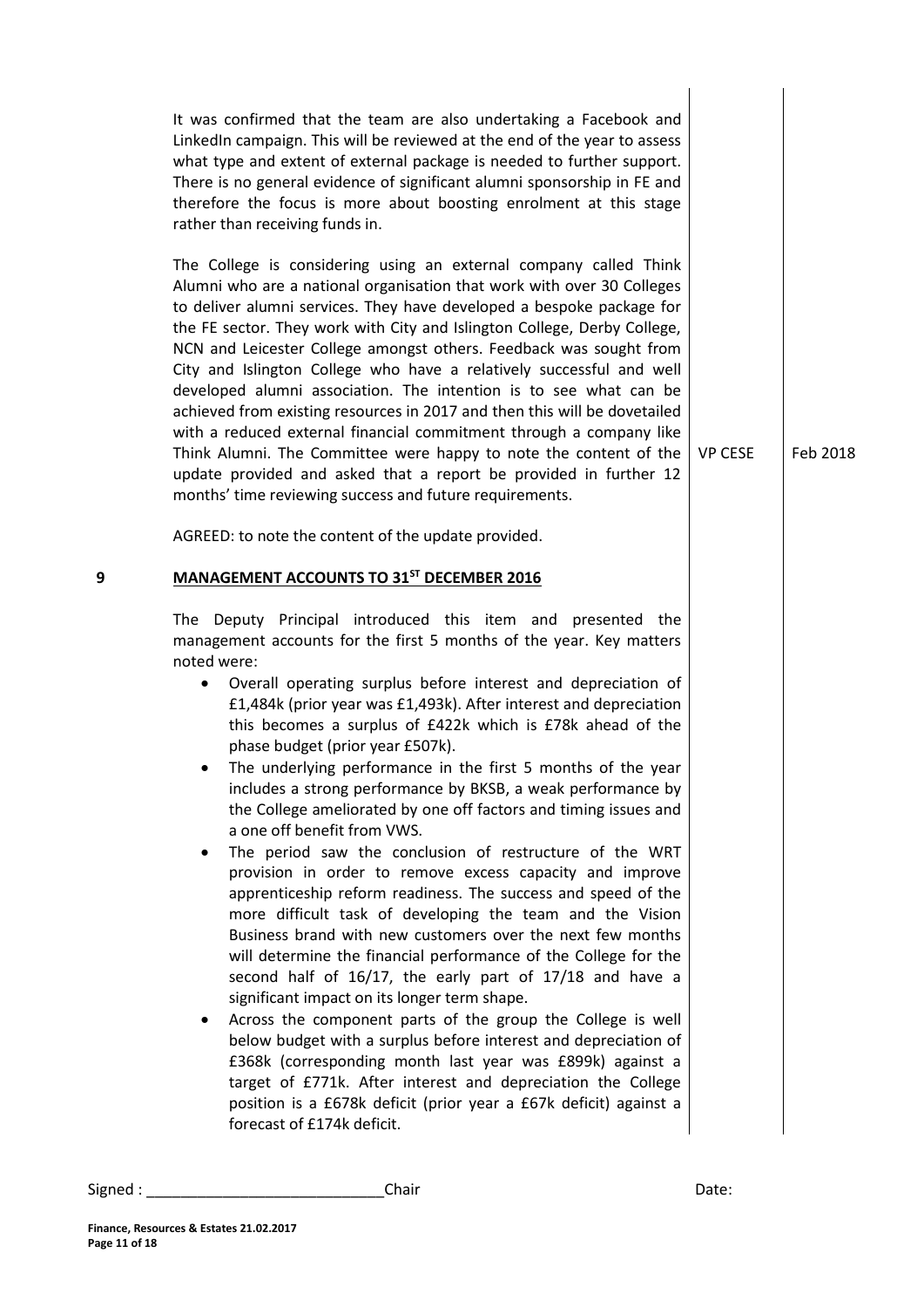The College will not deliver a breakeven position for the financial year as a result of the challenges in WRT.

- BKSB continues to deliver strong results with an operating surplus of £671k (budget £530k, corresponding month last year was £614k).
- Overall Group income of £21.701 million for the year to date is £844k behind budget. The largest adverse performance against budget being College delivered adult classroom based income which is £0.454 million (62.5% of phase budget).
- Overall pay costs are over budget for the year to date by £204k and are £380k above last year excluding restructuring costs, the group is £92k above budget and £280k above last year.
- The Group balance sheet shows an increase in fixed assets for yearend as the HE Centre was completed but a fall from the Autumn peak as Acorn Way was disposed of in November and a VAT refund reducing the value of the Derby Road extension processed in December.
- The current forecast will require £1.85 million of the loan facility to span the cash flow from February to May 2017. Cash balances currently remain relatively weak to £5.232 million in December but will reduce more substantially in January and February as funds are repaid to the SFA associated with a short fall against the ASB allocation for 15/16.
- Group reserves have increased to £9.202 million (excluding pension liability) as the College awaits a confirmation of the proposed reset of its banking facilities, a fall in month of £235k.

In general discussion it was confirmed that work related training is the major issue in terms of financial performance. Steps have been taken to remove a lot of overcapacity and the team have been 'right sized'. It is critical that the College now sees improvements in the second part of the year. It was specifically noted that WRT is £600k behind forecast. The Committee were advised that the costs of implementing the restructure were circa £200k and these explain why pay costs are not reducing in year. It was confirmed that some of the WRT shortfall is being offset by increased partner adult delivery but not to the level required to wipe out the total underperformance position.

It was confirmed that the cash position is recoverable. Covenants are currently being met and as long as the WRT team move forward as planned then the College will continue to meet its covenant requirements.

AGREED: to note the content of the Management Accounts to  $31<sup>st</sup>$ December 2016.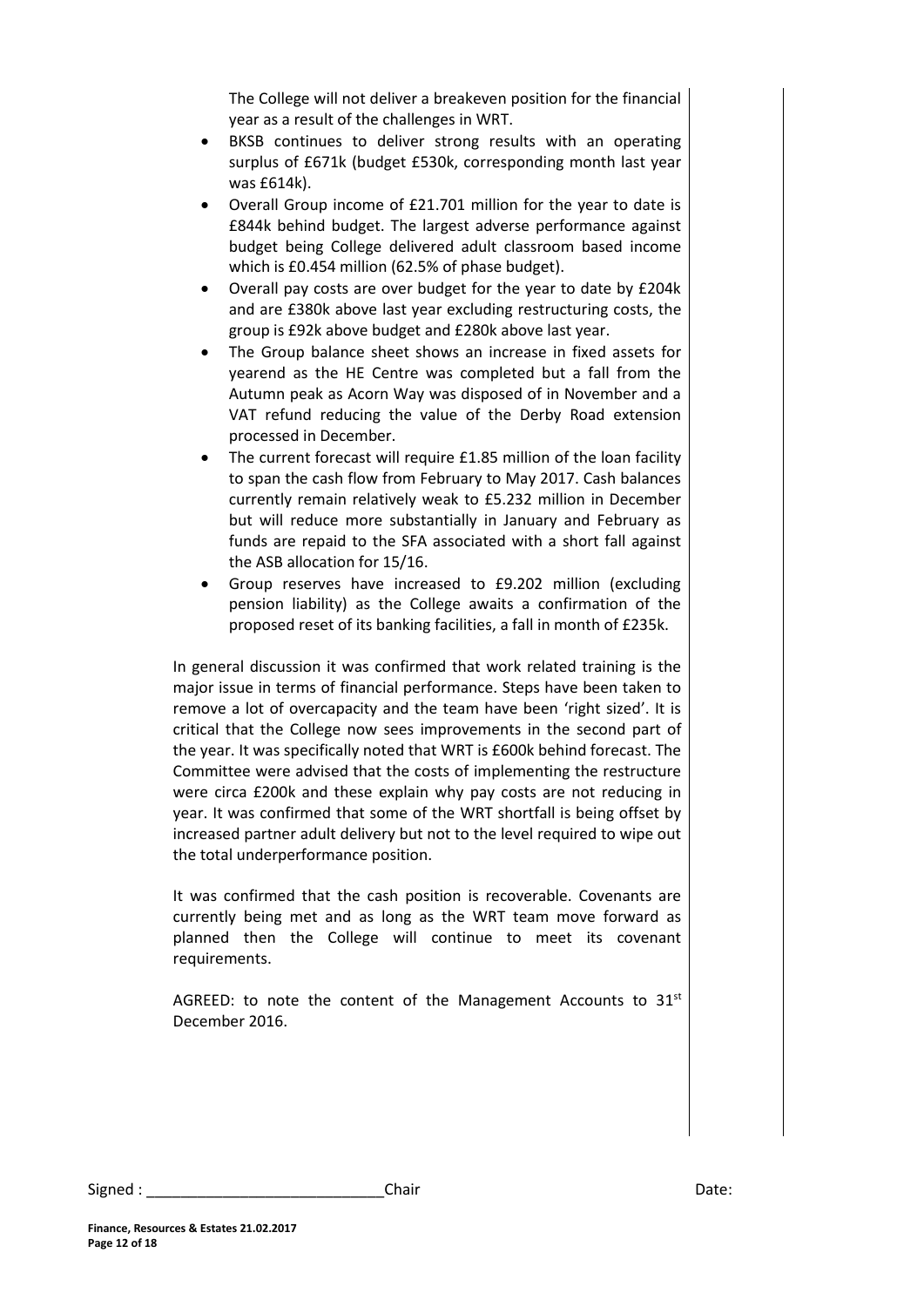#### **10 MID-YEAR REVIEW AND FINANCIAL REFORECAST**

The Deputy Principal introduced this item and confirmed that the report provided is the usual mid-year review process but also includes longer term forecasts which are required as part of the area based review.

Members' attention was specifically drawn to page 131 paragraph 13 where 3 key lines of income and expected changes were noted, these are:

- a) 16-18 apprenticeship College,
- b) adult apprenticeship College and
- c) adult apprenticeship partners.

In terms of the 16/17 forecast and in year changes the College is circa £1 million short on its own delivery. It was explained that the Colleges own delivery shortfall goes straight to the bottom line. The improvements seen in adult partners is offsetting some of the Colleges own underperformance but this is not the case for 16-18 partner delivery.

Members' attention was drawn to the ESF line and it was explained that there will be no income received in 16/17 as the College did not win the tender submitted. In terms of ESF the bottom line impact is not significant although it does show a big income reduction.

Members' attention was drawn to the 17/18 forecast and the reductions anticipated, these include:

- a) Partners 16-18 -this will be halved
- b) Partner Adult again some erosion, £3.5 million reduction which will have a 15-17% impact on the bottom line. It is critical that the College reduces its support costs to partners as a result.

(Alison Breeden left the meeting at 6.10 pm)

The Committee were reminded that there is a high level of uncertainty in the sector regarding the 17/18 position because of the changes. The College will be setting its 17/18 budget after May and the introduction of the levy and it is hoped that at this stage there will be a better idea of the landscape and the view of partners and employers. It was confirmed that the apprenticeship system will be so very new that it is hard to make confident predictions.

Members' attention was drawn to page 132 which sets out the position regarding pay costs. Of particular note are the fact that Vision Apprentices is in a wind down year and there are expected to be full year savings from the WRT restructure. As a general comment all agreed that 17/18 would be a year of uncertainty and therefore has to be flagged as a high risk.

Signed : \_\_\_\_\_\_\_\_\_\_\_\_\_\_\_\_\_\_\_\_\_\_\_\_\_\_\_\_\_\_\_\_\_Chair \_\_\_\_\_\_\_\_\_\_\_\_\_\_\_\_\_\_\_\_\_\_\_\_\_\_\_\_\_\_\_\_Date: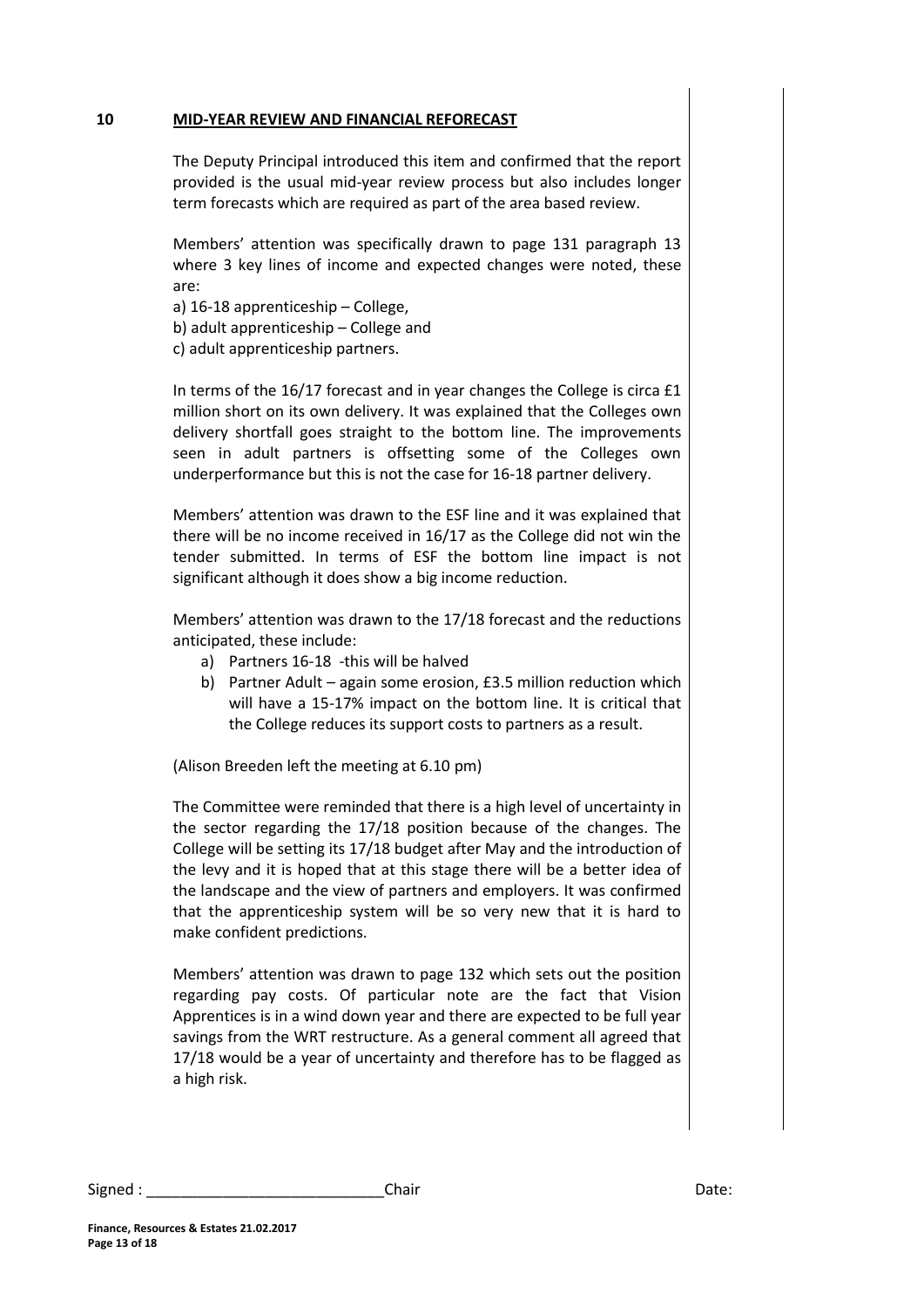In terms of pay costs it was explained that savings from the WRT restructure should begin to impact on the pay expenditure rate from January 2017 whilst there will be an offsetting impact as a result of the outcome of the triannual review of the LGPS pension scheme from April 2017. This latter issue is likely to result in an annualised increase in employment costs just over £100k and so has a limited impact on the remainder of 16/17. Across the group total forecast pay levels will be around £25.85 million compared to the original budget level of £25.56 million, so a relatively prudent view.

Members attention was drawn to the table at section 34 where it was explained that:

- $\bullet$  Line 1 this figure is reasonably secure
- Line 2 an assumed 1% inflationary increase is a decision for the Board
- Line 3 staffing reduction to respond to demographic decline it was explained that the College has been trying to manage this through natural wastage, however it will probably now need to do something more specific in terms of right sizing curriculum delivery.
- Line 4 LGPS cost changes are now known and confirmed
- Line 5 staffing reduction through move to 35% contribution all schools will need to be more efficient and cost less. There is a need to be more deliberate in terms of how this will be achieved.
- Line 6 these costs relating to Vision Apprentices are now secure
- Line 7 BKSB staffing movements are relatively small

In general terms staff cost savings need to be found of £1.1 million. These will be a challenge to achieve and natural wastage will not be enough and some specific targeting will be required.

The Committee questioned what the historical staff turnover savings are. It was explained that in 16/17 so far these are circa £188k and therefore if extrapolated would be between £360k - £400k per annum. These are occasions where the College has not had to replace employees who are leaving. The big challenge is getting ready for 17/18 and the reductions expected. There will be a necessity to make change and more than natural wastage will be required to achieve this.

The Committee's attention was drawn to page 134 which sets out the assumptions for non-pay costs for the remainder of the year. Section 51 sets out the expected partner costs assumptions for the 17/18 forecast. There are some significant changes in partner costs with reductions required to reflect reduced partner delivery. It was explained that the biggest falls in partner costs come in 17/18 when the reduction of income of £5.4 million is followed by a reduction in partner costs by £4.297 million. In this year some growth in College delivery takes up some of the lost contribution but not to the extent that it is replaced.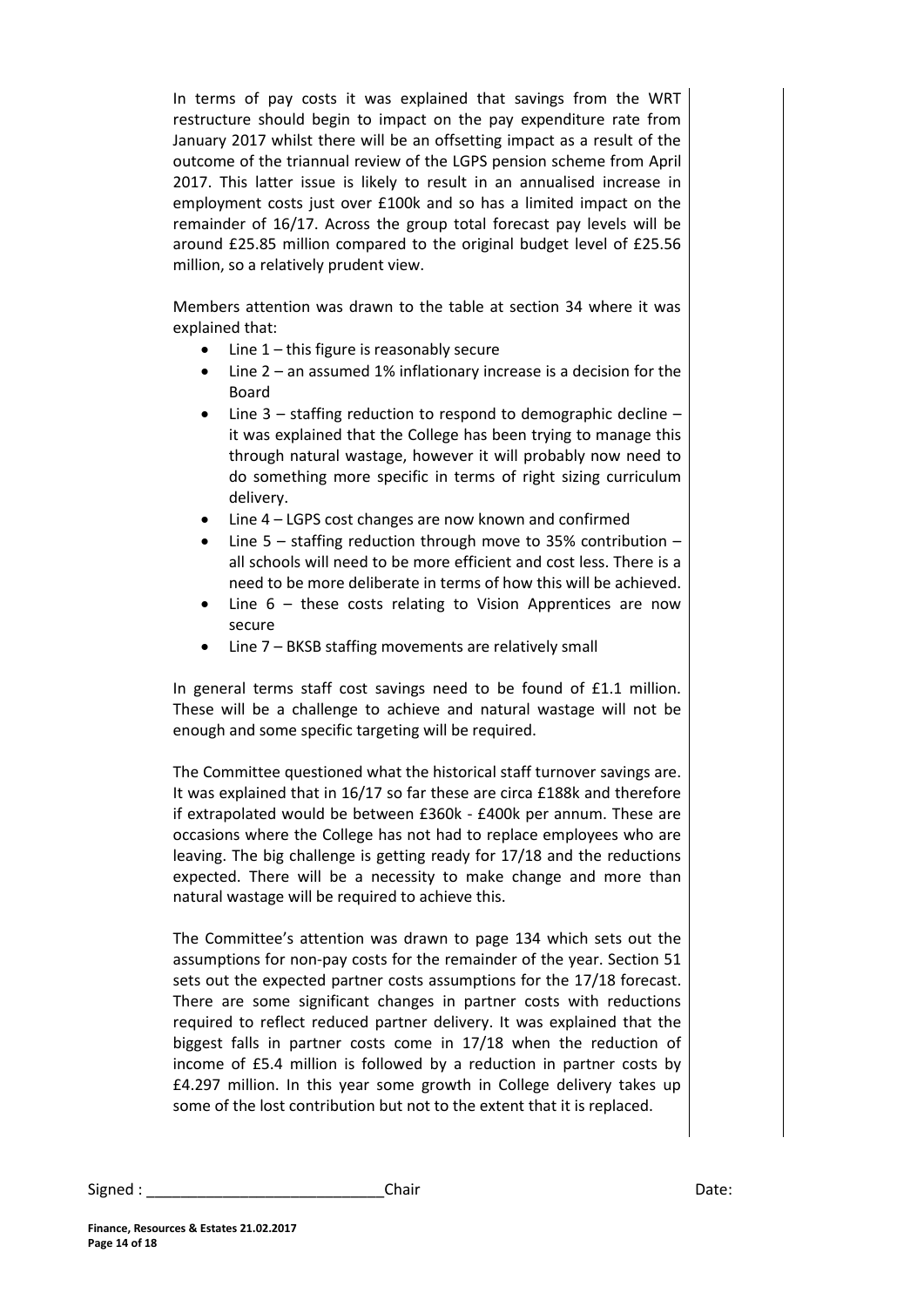After the big impact from partners securing either direct levy or non-levy paying contracts in 17/18 there is expected to be more stability in 18/19 and beyond, although there will be further erosion as the College programme takes up more of the delivery role and partner costs lessons.

It was confirmed that in 17/18 there are no major building programmes planned and therefore the College will see its debts fall.

Members' attention was drawn to section 60 and it was explained that the long term aim for the College is to be able to hit a 4% sustainable surplus. It was confirmed that the position may strengthen further if the College achieves its assumptions regarding income and cost reduction.

The Deputy Principal explained the post August 2017 position regarding the payment profile for apprenticeships and explained how this will have an impact upon cash. He indicated that he and the team are starting to work out what this will mean in terms of cash flow.

The Committee reviewed the balance sheet and noted that there were not many debtors and therefore there is not much that can be done to convert these into cash.

The Committee also discussed the competitive market and one member questioned how the College can differentiate itself from Sixth forms. They asked whether there is any way of addressing the declining trend of demographics. It was explained that the College has been trying for a number of years to penetrate the schools market, however the challenge is the lack of independent advice and guidance. There is significant competition and the College has not found any specifically successful campaign to address the misinformation given to students at school.

It was acknowledged that there is more for the College to do in terms of its retention of 16-18 year olds who enrol and start at College but then move away. The Committee questioned whether the College has too broad a curriculum in place. It was agreed that this would need to be reviewed. One observation made was that the College could better use its alumni to recruit siblings as potential customers. It was felt that there is more that can be done regarding social media. It was agreed that this would be fed back to the communications team.

The Committee then challenged the senior team on the University Centre and it was explained that in terms of assumptions the College is one year behind the business plan. So in 16/17 it is £250k behind forecast. In 17/18 it will achieve what the College was hoping to achieve in the 16/17 academic year.

In reviewing the report the Committee all agreed that there were some significant challenges for the College both in terms of 16/17 and 17/18.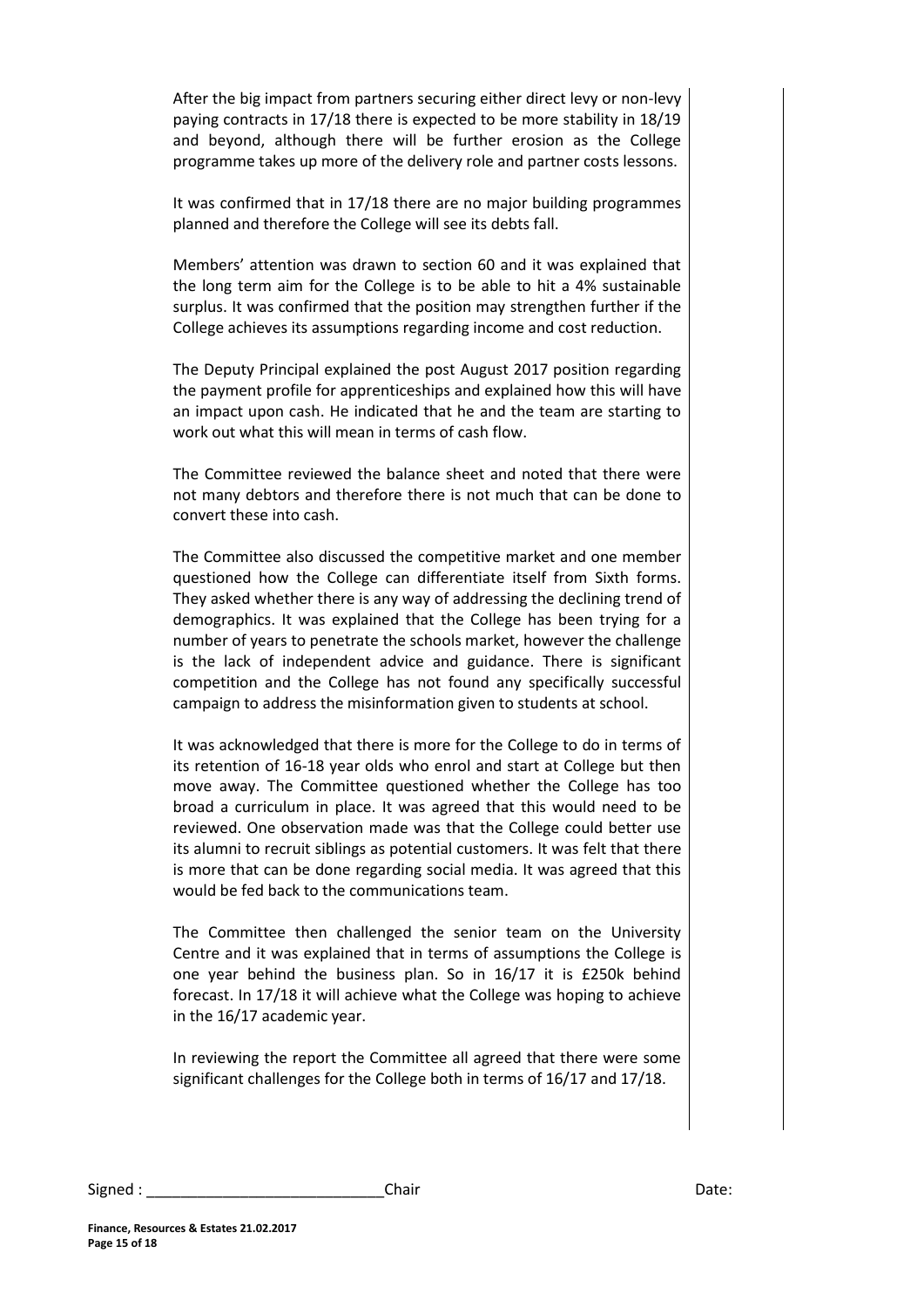They felt that the assumptions made were realistic but did ask that any early warnings on shortfalls be brought to the attention of the Board regularly.

AGREED: a) to note the review position and b) recommend that the Board approve the financial reforecast for 2016/17.

#### **11 BAD DEBT/WRITE OFFS**

The Deputy Principal introduced this item and key matters brought to members attention were:

- The College makes provision for bad and doubtful debts in line with its accounting policy making full provision for debts over 90 days old and levying a 5% provision on residual sales and student ledger balances.
- For the year to  $31<sup>st</sup>$  January 2017 the Colleges bad and doubtful debt provision stood at £425,526.71, which is higher than the corresponding balance of bad and doubtful debts at the same point last year (January 2016) when the balance was £341,735.58.
- The analysis of bad debt provision highlights that the issue with bad debt mainly relates to items within the main sales ledger with 72.2% of the total provision within this particular ledger. Within this £283k relates to specific debt provisions with the balance of £31k relating to a general provision calculated at 5%. It was explained that reasons for debt may be partners going in to liquidation etc.
- Whilst the debt provision has increased over the past 12 months by 27% the size of the outstanding debt balances has increased too mainly as a result of increased sale ledger invoicing through trailblazer apprenticeships and other commercial programmes.
- The proportion of the overall sales ledger balance represented by the bad and doubtful debt provision is 37% in 16/17 which is far lower than the proportion of 67% in 15/16.
- The ledger balances exclude amounts due through planned instalments through SFE for both HE and advanced learner loan provision.
- Within the specific sales ledger provision 2 debts remain in place against training providers who the College no longer works with. The College withheld payments on administration which will offset some of these costs.
- Two further partner providers have fully provided for debts totalling circa £48k. Both providers remain in existence and the amounts due are being pursued.

In general discussion it was agreed to write off the amount owed by Pinewood Training.

| Signed | Chair | ,,,,,<br>Dale. |
|--------|-------|----------------|
|--------|-------|----------------|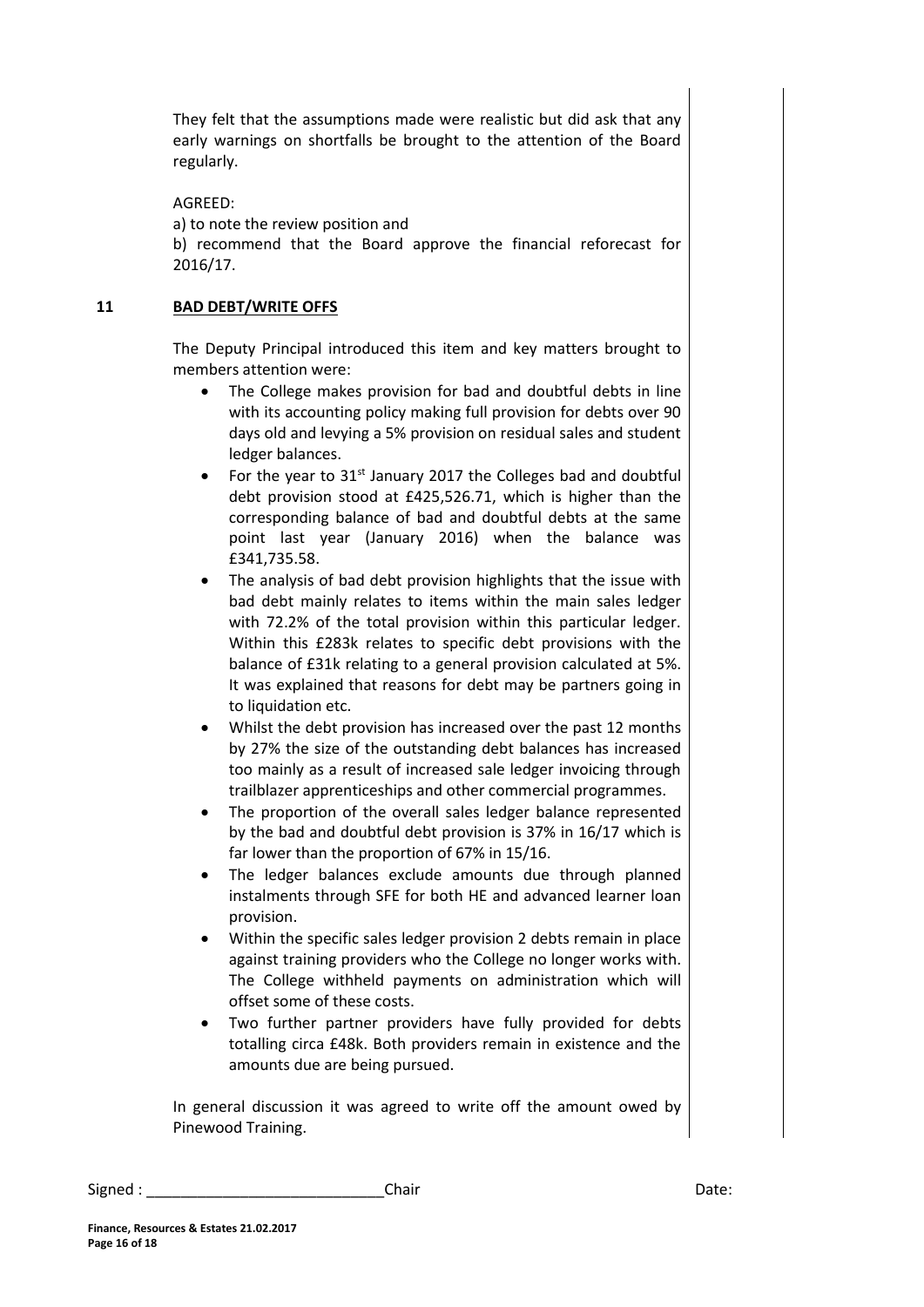It was confirmed that this debt is fully provided for and therefore there will be no impact on the income and expenditure account.

The Committee asked for a summary of what the position is in relation to direct debit payments. It was confirmed that these are in place for the majority of individuals, this is student however employers are different and with employers the College seeks to avoid instalments and therefore looks for payment upfront. It was agreed that this would need to be carefully monitored and reviewed given the changes to payment processes for apprenticeships.

In terms of legal action taken it was confirmed that everything post 90 days is referred to legal. Up to the 90 day cut off period the College chases through its own credit control team.

AGREED: to note the update provided.

#### **12 FINANCIAL REGULATIONS AND PROCEDURES REVIEW**

The Committees attention was drawn to the full document available on the portal. It was confirmed that there are no substantial changes and that any changes made are cosmetic. There is nothing within the changes which would lead to altered limits on financial authorisation.

On this basis the Committee were happy to approve the update provided.

AGREED: to approve the update presented to the Financial Regulations and Procedures.

#### **13 COLLEGE TUITION FEE POLICY 2017/18**

The Deputy Principal drew members attention to the proposed policy with a number of key matters noted:

 Fee remission categories – all 16-18 year old and 16-24 year old LLDD learners are fully fee remitted as a blanket national policy entitlement. Employers of 16-18 apprentices and 19+ apprentices with an EHC plan or who have been in local authority care and who are with a small employer (with less than 50 employees) will not be liable to pay any fees for the programme. It was explained that this is a relatively small cohort. Other than this the fee remission categories remain relatively unchanged. It was confirmed that the policy takes account of all mandatory fee remissions required in line with national categories.

In terms of HE there are no proposed changes.

In terms of FE the College did not alter its charges in 16/17 and therefore is now suggesting a 2.5% increase (rounded up to the next £5).